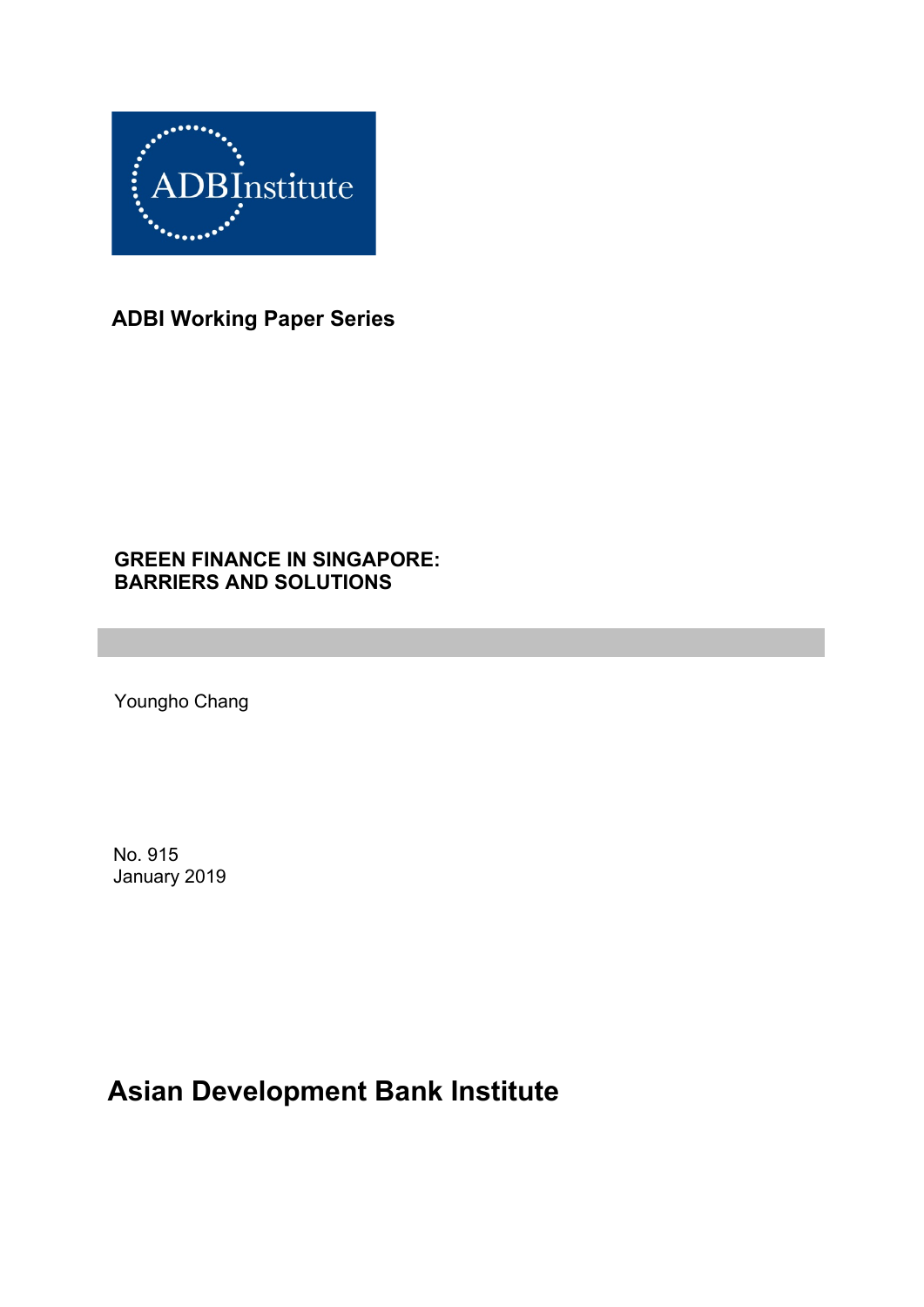Youngho Chang is Head, Business and Management Minors, School of Business, Singapore University of Social Sciences, Singapore.

The views expressed in this paper are the views of the author and do not necessarily reflect the views or policies of ADBI, ADB, its Board of Directors, or the governments they represent. ADBI does not guarantee the accuracy of the data included in this paper and accepts no responsibility for any consequences of their use. Terminology used may not necessarily be consistent with ADB official terms.

Working papers are subject to formal revision and correction before they are finalized and considered published.

The Working Paper series is a continuation of the formerly named Discussion Paper series; the numbering of the papers continued without interruption or change. ADBI's working papers reflect initial ideas on a topic and are posted online for discussion. Some working papers may develop into other forms of publication.

Suggested citation:

Chang, Y. 2019. Green Finance in Singapore: Barriers and Solutions. ADBI Working Paper 915. Tokyo: Asian Development Bank Institute. Available: https://www.adb.org/publications/green-finance-singapore-barriers-and-solutions

Please contact the authors for information about this paper.

Email: yhchang@suss.edu.sg

Asian Development Bank Institute Kasumigaseki Building, 8th Floor 3-2-5 Kasumigaseki, Chiyoda-ku Tokyo 100-6008, Japan

Tel: +81-3-3593-5500 Fax: +81-3-3593-5571 URL: www.adbi.org E-mail: info@adbi.org

© 2019 Asian Development Bank Institute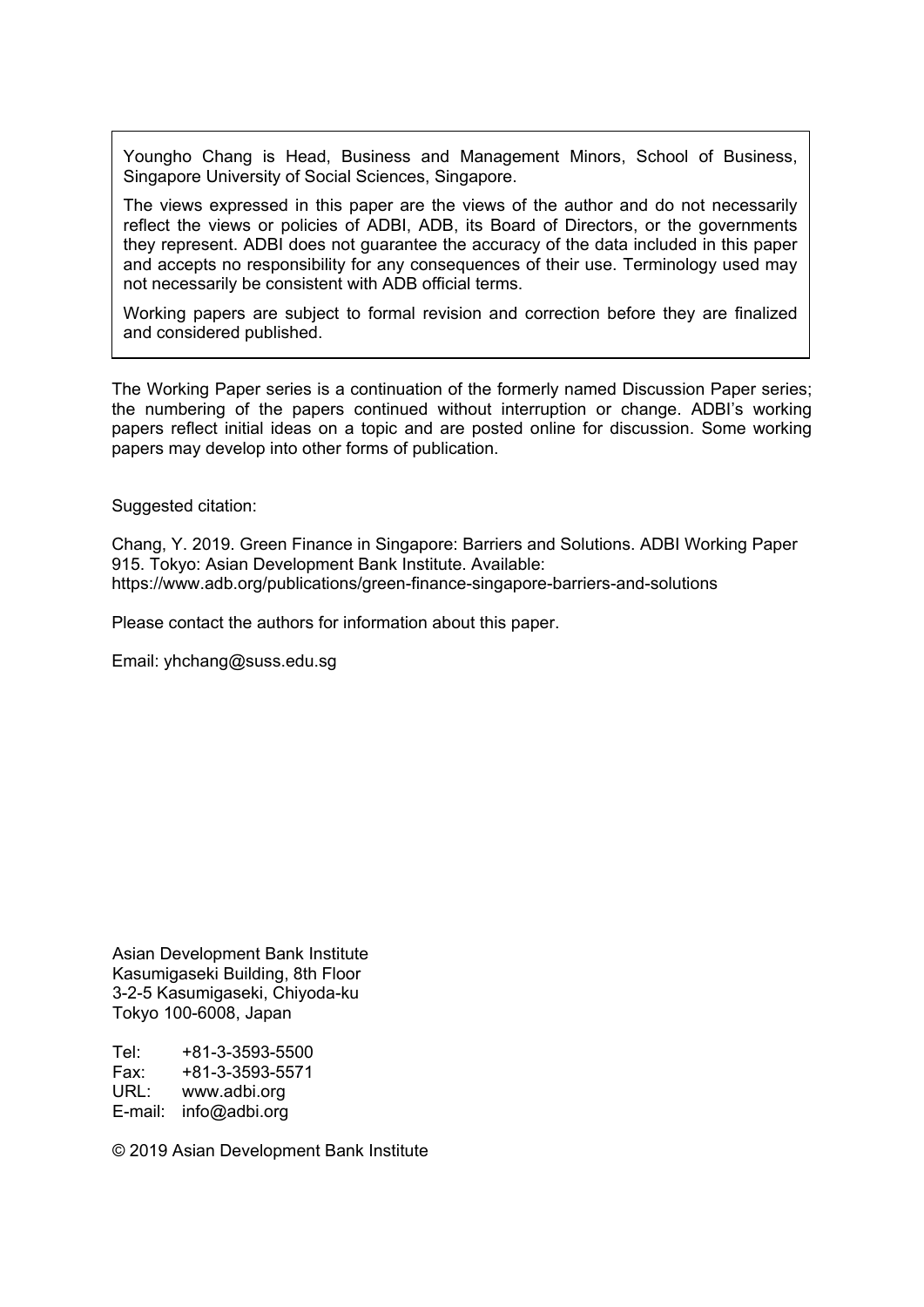#### **Abstract**

Green finance, or the issuance of green bonds, has gained strong momentum around the world. Some Asian countries such as the People's Republic of China and Japan are very active in green finance. This study reviews how green finance in Singapore is working, examines existing barriers, and suggests some solutions. Singapore, a well-established financial hub in Asia, aims to be a hub for green finance in Asia. The Monetary Authority of Singapore (MAS), the central bank of Singapore, has formed a network with seven other central banks in the world called the Central Banks and Supervisors Network for Greening Financial System, which intends to promote sharing of experience and best practices in green finance with other countries. Along with forming the network, the MAS has established a Green Bond Grant scheme to promote and ensure the issuance of green bonds in Singapore. In parallel, the Association of Banks in Singapore published Guidelines on Responsible Financing to promote and support environmental, social, and governance (ESG) disclosures. The Singapore Exchange asks its member firms to strictly comply with the ESG disclosures. At an individual firm level in Singapore, City Development Limited (CDL), a real estate development company, and Development Bank of Singapore Limited (DBS), a commercial bank, issued Singapore's first and second green bonds in 2017. The proceeds of the CDL green bond are allocated to finance retrofitting and upgrading of a commercial building in Singapore, while the proceeds of the DBS green bond are to be invested in renewable energy and climate change adaptation, among other uses. How successful the two green bonds are in meeting their pronounced goals and how well and effectively they contribute to the diffusion of renewable energy remains to be seen.

**Keywords:** green finance, green bond grant scheme, guidelines of responsible financing, CDL green bond, DBS green bond

**JEL Classification:** G18, G28, G38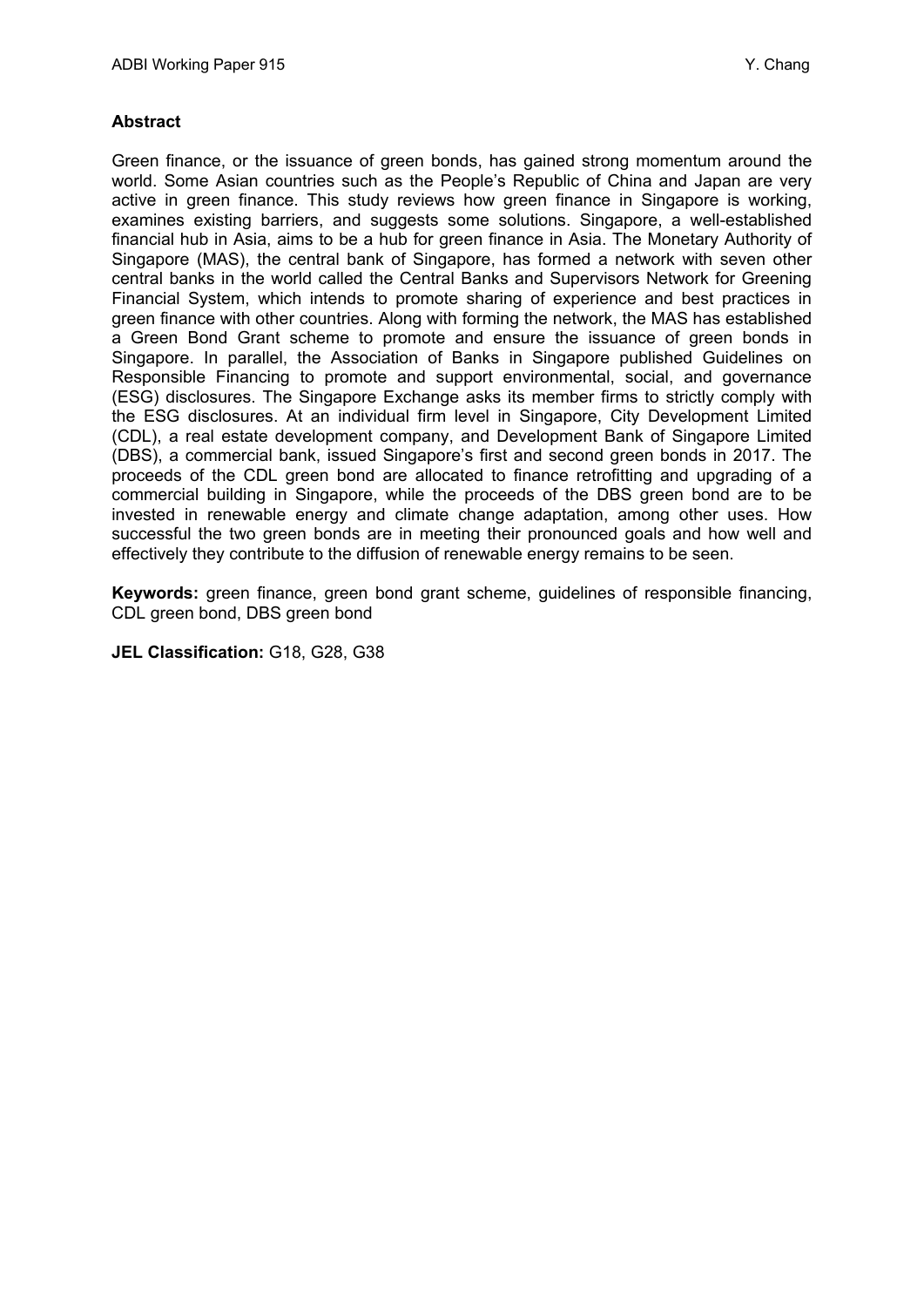## **Contents**

| 1.               |                                                                   |                                                      |  |  |
|------------------|-------------------------------------------------------------------|------------------------------------------------------|--|--|
| 2.               | ENERGY MIX IN SINGAPORE: CURRENT SITUATION AND OUTLOOK 2          |                                                      |  |  |
| 3 <sub>1</sub>   |                                                                   |                                                      |  |  |
| $\overline{4}$ . | GREEN FINANCING IN SINGAPORE: POLICY, INCENTIVES, AND BARRIERS  5 |                                                      |  |  |
|                  | 4.1<br>4.2<br>4.3                                                 |                                                      |  |  |
| 5.               |                                                                   | FINANCING FLOWS AND DIFFUSION OF RENEWABLE ENERGY  9 |  |  |
|                  | 5.1<br>5.2                                                        |                                                      |  |  |
| 6.               |                                                                   |                                                      |  |  |
|                  |                                                                   |                                                      |  |  |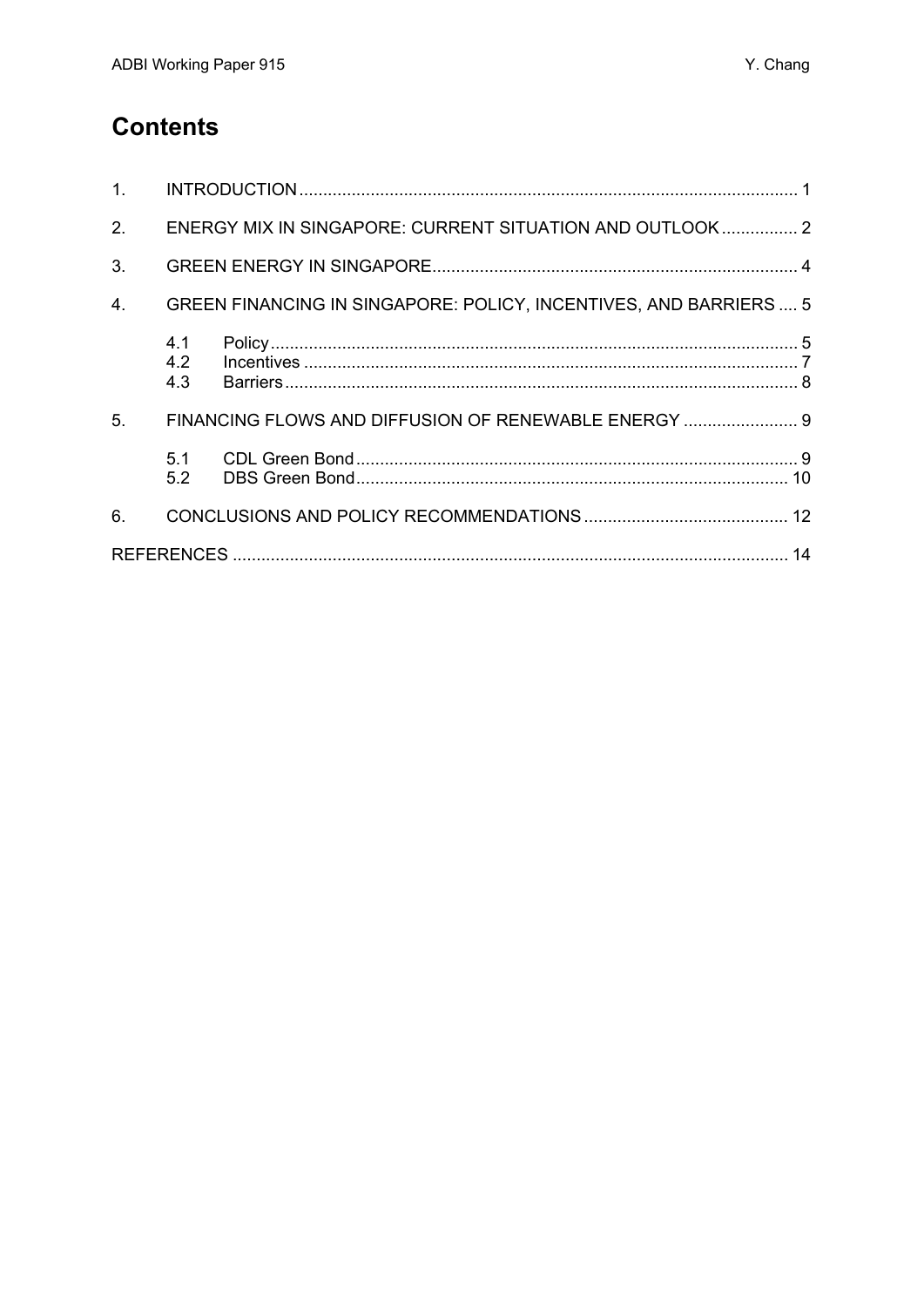# <span id="page-4-0"></span>**1. INTRODUCTION**

The green bond, as a financial loan but especially and exclusively designed for financing environmentally friendly projects, is gaining momentum in financial markets (BNP Paribas, 2016). The green bond market is rapidly growing. The volume of the market has increased from \$11 billion in 2013 to \$42 billion in 2015 (BNP Paribas 2016). In 2017, the market volume was \$161 billion and is expected to \$250 billion in 2018 (Climate Bonds Initiative 2018).

Upon noticing a strong growth potential in green finance, a few countries have acted on green finance. France announced the issuance of the first sovereign green bond in 2017 (BNP Paribas 2016). France is considered the largest green bond market in Europe and the third largest in the world (Climate Bonds Initiative 2018).

Following the strong movement in green finance, an exchange for trading green bonds has started. Luxembourg Green Exchange was the first platform in the world for listing green bonds. It started with 114 green bonds at over \$45 billion when it opened in 2016. The strict exclusivity clause, "used exclusively for financing or refining 100% green projects," applies (BNP Paribas 2016). The exchange has issued S\$100 billion in total, has more than 180 securities denominated in 17 currencies, has achieved 110% growth since 2016, and has a 50% market share of green bonds listed worldwide (Luxembourg Green Exchange 2018).

There have been efforts to define principles of green finance or green bonds. The International Capital Market Association has presented Green Bond Principles, which are voluntary guidelines. The principles are geared to recommend bond issuers transparency and disclosure in issuing green bonds, and to promote integrity in the green bond market (International Capital Market Association 2018).

Apart from movements of and interest in green finance at the country level, individual banks have expressed interest in green finance. For instance, BNP Paribas aims to be one of the top three global players in the green bond market by 2018 (BNP Paribas 2016). BNP Paribas Asset Management joined the Climate Bonds Partner program on March 19, 2018 (BNP Paribas 2018).

In Asia, the People's Republic of China (PRC) and Japan are active in green bonds. The PRC has adopted green finance as an engine of development and growth in its  $13<sup>th</sup>$  five-year plan (2016–2020). Japan has moved toward more green financing and investments (Tay and Sim 2017). The Climate Bonds Initiative (2018) published a step-by-step guide regarding how to issue a green bond in the PRC for the preparation and issuance stage. There are three steps at the preparation stage: identify qualifying green projects and assets, arrange independent review, and set up tracking and reporting. There are two steps at the issuance stage. The fourth step is to issue the green bond, and the fifth step is to monitor use of proceeds and report annually.

UNEP Inquiry (2017) suggested 10 dimensions of sustainable financial centers: banking, debt capital markets, equity capital markets, insurance, investment, specialist, policy and public finance, local green initiatives, and professional services and knowledge.

Noting Singapore's sustainability achievements such as the 14th position in the 2016 Environmental Performance Index and the low level of carbon intensity per dollar of economic output (123rd out of 142 countries or one of the 20 best performing countries), the Singapore Institute of International Affairs (2017) suggested that Singapore has a potential role in greening ASEAN and Asia.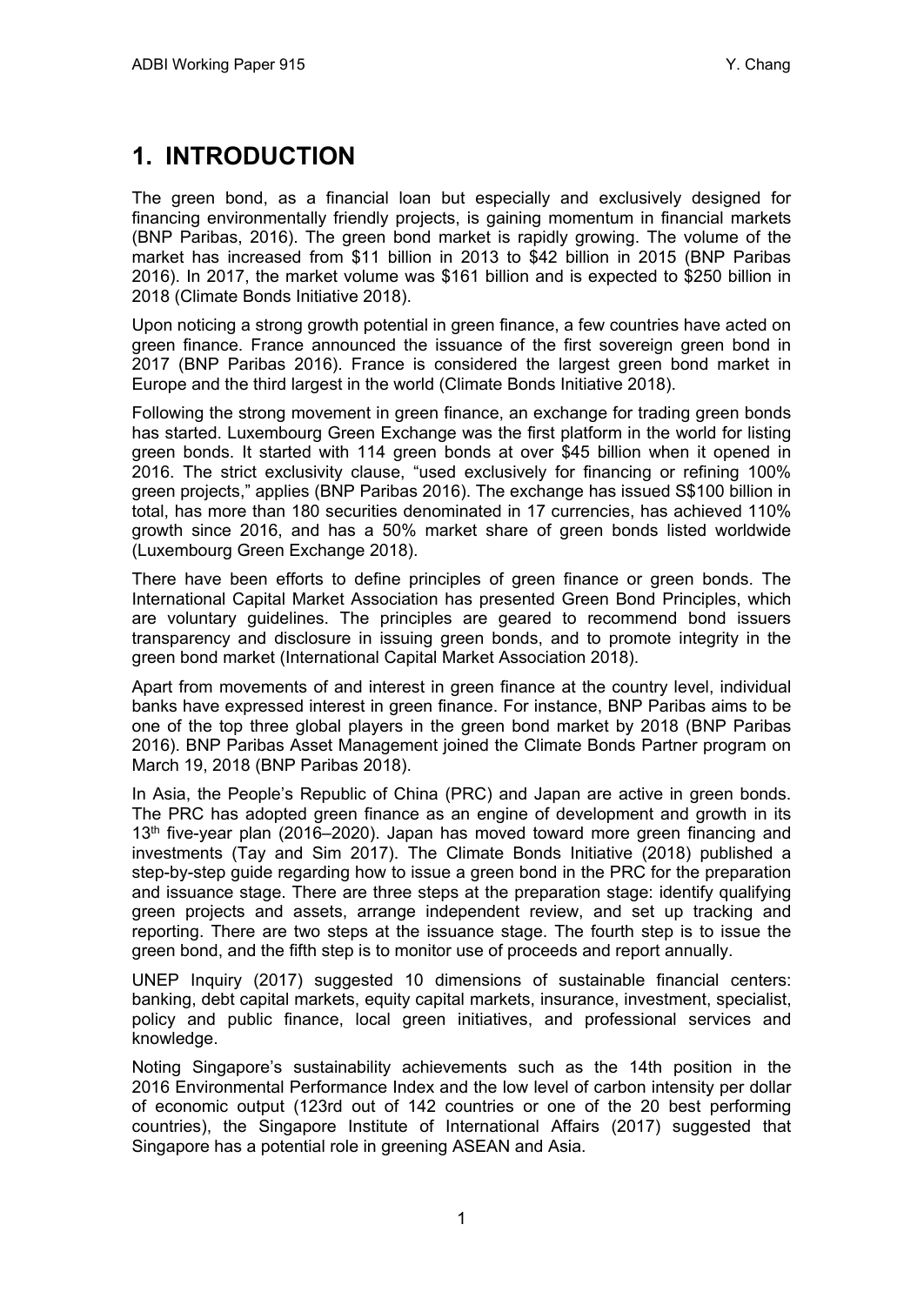Singapore lacks a green finance market, and there are suspicions of "green washing" against environmentally beneficial investments. [1](#page-5-1) Proper rubrics of evaluating environmentally friendly investments are yet to be developed, and several definitions of green investments are emerging (Singapore Institute of International Affairs 2017). However, Singapore wants to be a hub for green financing, following its already established role as a financial hub in Asia and Southeast Asia (Tao and Jindal 2018). Singapore announced 2018 as the Year of Climate Action (Low 2018).

Singapore utilizes mainly two types of fossil fuels: crude oil and natural gas. Natural gas is transported in both piped and liquefied forms. It utilizes a very small amount of renewable energy, less than 3% of total primary energy, in the forms of incinerating municipal solid waste and solar photovoltaic (PV). Solar PV provides less than 1% of total electricity generation (Quek et al. 2018) in Singapore. Although the current status of utilizing green energy in Singapore is not active or high, the potential of green energy could be promising. Solar PV could supply up to 5% of total electricity generation in 2016, or 2.46 TWh (Quek et al. 2018).

Singapore has been aiming to be a green financing hub in the region. The Monetary Authority of Singapore (MAS), the central bank, has made several initiatives toward green financing. For instance, it implemented the Green Bond Grant Scheme in June 2017. It signed a memorandum of understanding between the MAS and IFC, a member of the World Bank Group, to boost the green bond market in Asia. And it has become a founding member of the Central Banks and Supervisors Network for Greening the Financial System.

This study reviews the barriers and explores solutions for unlocking green finance in Singapore. The rest of the paper proceeds as follows. Section 2 presents a snapshot of the energy mix in Singapore, including its current status and outlook, while Section 3 examines the status of green energy in Singapore. Following this, Section 4 reviews policies, incentives, and barriers for green financing in Singapore. Section 5 explores how financing flows from two green bonds in Singapore to affect the diffusion of renewable energy. Section 6 concludes the paper with policy recommendations.

### <span id="page-5-0"></span>**2. ENERGY MIX IN SINGAPORE: CURRENT SITUATION AND OUTLOOK**

Singapore imported 176.3 million tons of oil equivalent (mtoe) in 2016 and exported 99.3 mtoe. Table 1 shows the details of the energy imports in Singapore. The majority of energy imports (approximately 94%) are petroleum (crude oil and petroleum products). Petroleum products are the largest energy imports, but they are also the largest energy exports, which indicates that Singapore is an energy trading hub in Asia. Singapore imports crude oil, refines it, and exports petroleum products out of it (EMA 2017).

<span id="page-5-1"></span> $1$  "Green-washing" refers to a situation in which a form of marketing is deceptively used to promote a firm's products as environmentally friendly.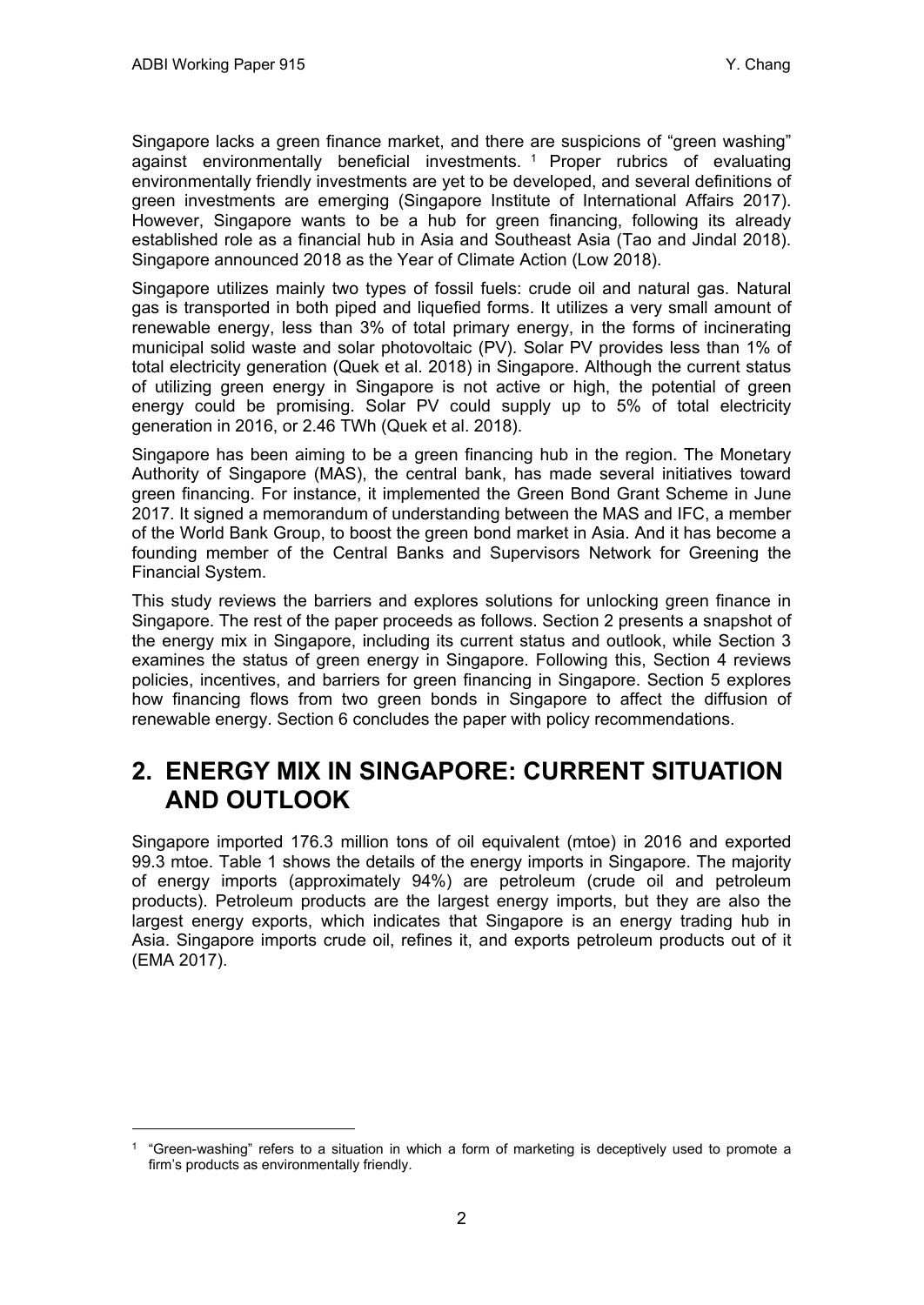|                           | (Unit: mtoe)   |                |
|---------------------------|----------------|----------------|
|                           | <b>Imports</b> | <b>Exports</b> |
| <b>Petroleum Products</b> | 113.3 (64.2%)  | 98.3 (99.0%)   |
| Crude Oil                 | 52.8 (29.9%)   | $1.0(1.0\%)$   |
| <b>Natural Gas</b>        | 9.7(5.7%)      |                |
| Coal and Peat             | $0.4(0.2\%)$   |                |
| <b>Others</b>             | $0.1(0.1\%)$   |                |
| Total                     | 176.3 (100%)   | 99.3 (100%)    |
|                           |                |                |

|  |                                     |  | Table 1: Energy Imports and Exports in Singapore |
|--|-------------------------------------|--|--------------------------------------------------|
|  | $(l \text{Init} \cdot \text{mtoe})$ |  |                                                  |

Source: EMA (2017).

Table 2 shows the profiles of energy consumption in Singapore, categorized into two broadly defined energy sources: electricity and natural gas.

|               | <b>Electricity (GWh)</b> | <b>Natural Gas (TJ)</b> |
|---------------|--------------------------|-------------------------|
| Industry      | 20,418.4 (42.0%)         | 47,133.7 (86.3%)        |
| Commercial    | 17,699.0 (36.4%)         | 4,380.2 (8.0%)          |
| Transport     | 2,639.5 (5.4%)           | 468.6 (0.9%)            |
| Households    | 7,589.4 (15.6%)          | 2,547.8 (4.7%)          |
| <b>Others</b> | 280.0 (0.6%)             | 108.9 (0.2%)            |
| Total         | 48,626.4 (100%)          | 54,639.3 (100%)         |

#### **Table 2: Energy Consumption Profile in Singapore**

Source: EMA (2017).

Because natural gas is the main source of electricity generation, the second column of Table 2 presents the amount of natural gas used for other than the generation of electricity or directly used in various sectors of the economy. The current fuel mix for electricity generation in Singapore is natural gas (95.2%), incineration (3%), petroleum products (1%), and coal (0.8%) (EMA 2017).

The system demand for electricity in Singapore was 39 TWh in 2006 and 52 TWh in 2016. The compound annual growth rate (CAGR) was 2.7%. The system peak demand was 5,624 MW in 2005 and 7,149 MW in 2016. The CAGR was 2.4% (EMA 2017). The annual system demand and peak demand are expected to grow at a CAGR of 1.3% to 1.9% from 2018 to 2028. The annual system demand is projected to be 60.6 TWh to 64.6 TWh in 2028. The system peak demand is projected to be 8,430 MW to 8,980 MW in 2028.

The projected total capacity of electricity supply in Singapore will be 11,400 MW in 2021, considering the retirement of 1,600 MW in 2019 and 500 MW in 2020 (EMA 2017). The reserve margin is still higher than 30%, which is the minimum reserve margin set by the government.

The total registered electricity generation capacity in Singapore was 13,348.4 MW in 2017. The share of generation capacity by technology type was as follows. The combined share of combined-cycle gas turbine (CCGT), co-generation, and tri-generation was 77.6%, steam turbine was 19.1%, open cycle gas turbine was 1.3%, and waste-to-energy was 1.9% (EMA 2017).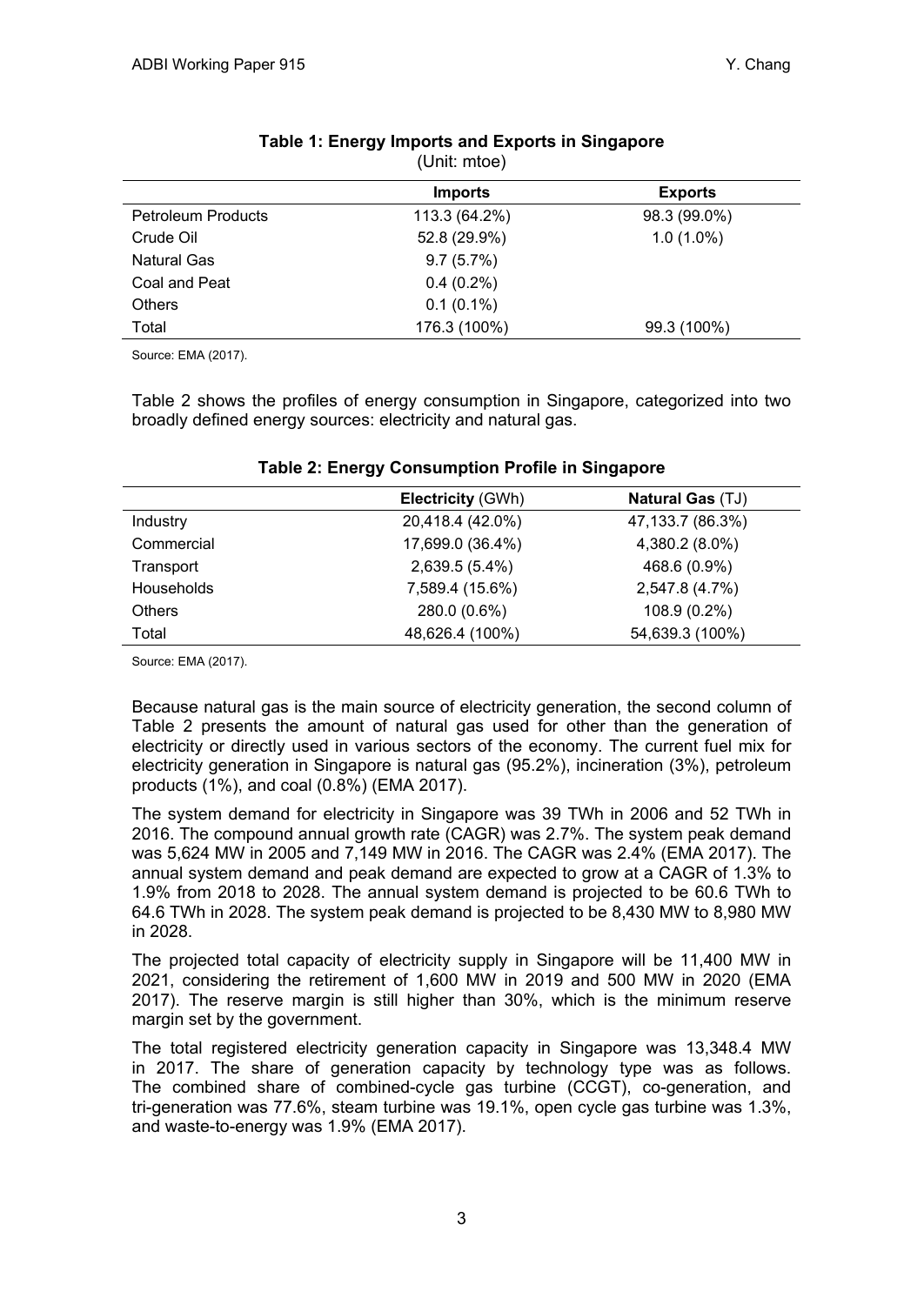Electricity generation from renewable energy in Singapore comes from incineration (municipal solid wastes) and a tiny fraction from solar PVs (less than 1 %). The share of renewable energy in Singapore is very low because the country does not have any endowment or potential for renewable energy such as hydropower, wind energy, geothermal energy, or biomass. Although the current utilization of solar energy is low, solar energy is the renewable energy source with a strong potential. The solar potential in Singapore is 2.46 TWh, assuming a total panel area of  $7.78 \text{ km}^2$  and a panel efficiency of 20%. The biomass potential is 0.397 TWh, assuming that the annual quantity of bio waste processed is 1.05 million tons and the land area occupied by the plant is 0.13 km2 (Quek et al. 2018).

### <span id="page-7-0"></span>**3. GREEN ENERGY IN SINGAPORE**

As noted in Section 2, the share of renewable energy in electricity generation is no more than 4%. About 3% comes from incineration, and less than 1% comes from solar PV. In terms of primary energy perspectives, the level of renewable energy consumption in Singapore was 0.2 mtoe in 2016 and 0.3 mtoe in 2017 (British Petroleum 2018). The share was 0.24% and 0.35%, respectively.

The future renewable energy profile in Singapore, especially for solar energy, seems to be a bit encouraging, although the amount of solar energy utilized at an absolute level is still minimal. The adoption rate of solar PV systems is rapidly increasing. The capacity has increased almost fourfold in four years. The installed capacity of gridconnected solar PV systems in Singapore was 25.5 MWac in 2014, 46.0 MWac in 2015, 97.1 MWac in 2016, and 99.9 MWac at the end of the first quarter of 2017. There were 1,898 systems installations at the first quarter of 2107 (EMA 2017). The EMA (2017) data shows that the majority of systems installations were done by town councils and grassroots units that covered about 50.9% of total installations (966 installations); the residential sector accounted for 31.0% (589 installations), the private sector covered 13.2% (251 installations), and public service agencies accounted for 4.8% (92 installations).

The share of solar PVs is less than 1% of the total electricity generation. As Quek et al. (2018) noted, however, there is a strong potential of 2.46 TWh from solar PV systems, which could have translated into about 5% of the total demand for electricity in 2016 if the potential were fully utilized. Considering the area of land required for solar energy, 5% is the maximum possible for utilizing solar energy in Singapore, which is a city state with a land area of about 750 km2 (Quek et al. 2018).

The western region of Singapore has the largest number of solar PV systems installed. It has a total capacity of 37.6 MWac with 387 installations. Its share was 37.6% as of the end of the first quarter of 2017.

City Development Limited (CDL) was the first company in Singapore to issue a green bond, in 2017. The bond raised \$100 million at a 1.98% fixed rate, maturing in 2019. Financial institutions and fund managers are the main purchasers of the green bond (CDL 2017). The Development Bank of Singapore (DBS) issued its inaugural green bond in July 2017. It raised \$500 million at a floating rate, due in 2022. The bonds were issued under DBS's USD 30 billion Global Medium Term Note Programme and bear a quarterly coupon of 3-month USD LIBO plus 0.62% (DBS 2017).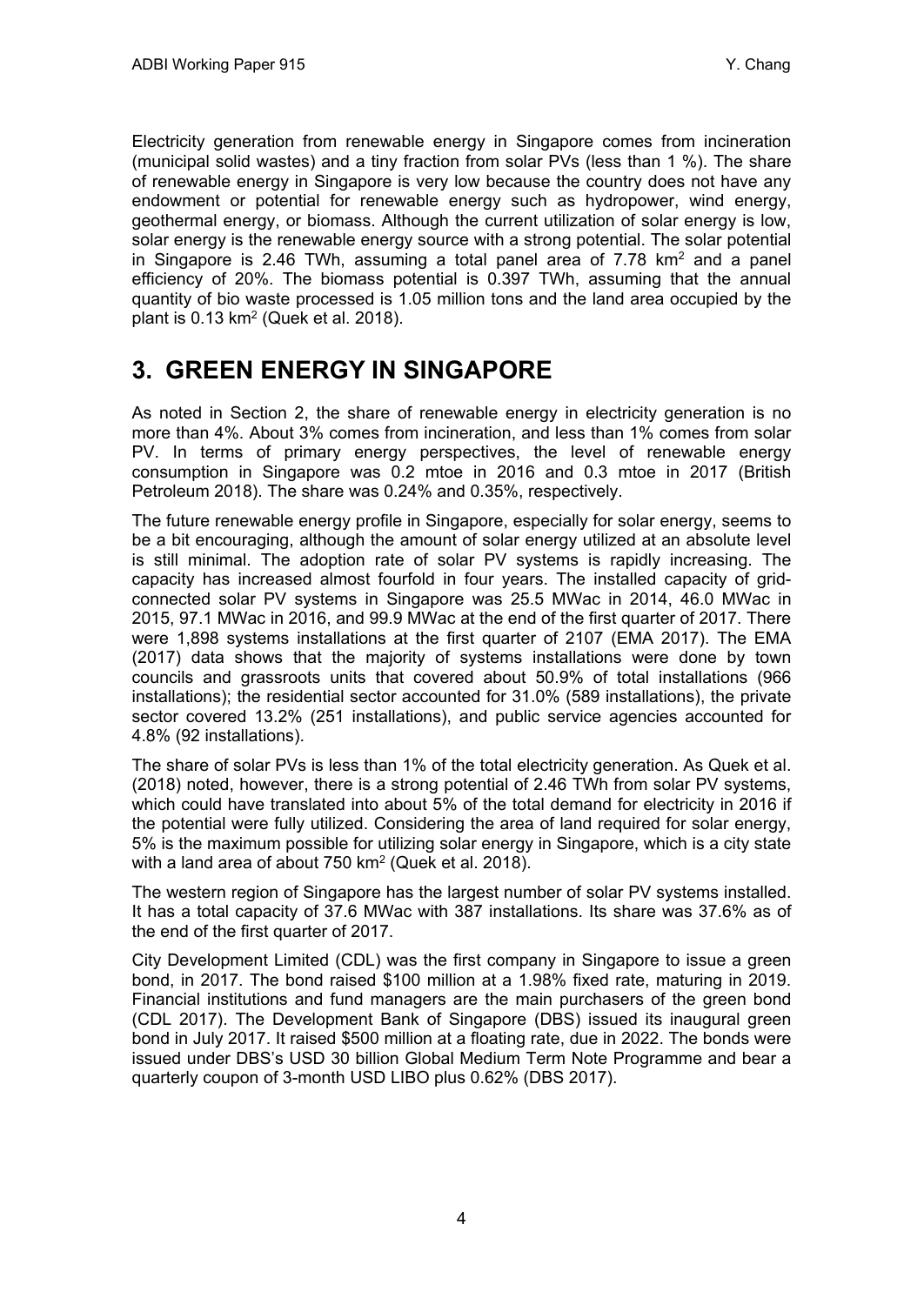## <span id="page-8-0"></span>**4. GREEN FINANCING IN SINGAPORE: POLICY, INCENTIVES, AND BARRIERS**

#### <span id="page-8-1"></span>**4.1 Policy**

Singapore focuses on three key areas with respect to green finance: the deeper integration of environmental, social, and governance (ESG) issues into financial institutions in Singapore, more R&D in ESG products, and the expansion of available green finance products and growth of the asset class in the region (Tan 2017).

The Singapore government pushes ESG integration in the financial sector (Tay and Sim 2017). The Singapore Exchange (SGX) has also mandated strict compliance with the ESG principles for all listed companies starting in 2018 (Tao and Jindal 2018).

The Association of Banks in Singapore (ABS) published the ABS Guidelines on Responsible Financing on October 8, 2015 and revised the guidelines on June 1, 2018 (ABS 2015 and 2018; Tao and Jindal 2018). Responding to a call for promoting a low-carbon future following the Nationally Determined Contribution by individual countries to the Paris Agreement 2015, the ABS published the guidelines to support more transparent "Environmental, Social and Governance (ESG) disclosures." The disclosure adopts a "comply or explain basis" in reporting.<sup>[2](#page-8-2)</sup>

The scope of responsible financing considers the ESG criteria more explicitly and includes the industries with elevated risks to which the banks should pay attention and take account. The environmental criterion includes "greenhouse gas emissions, deforestation and forest degradation, loss of biodiversity and critical ecosystem services, water, air and soil pollution and contamination, and resource efficiency." The social criterion covers "labor standards, community relations and stakeholder engagement, human rights, health and safety, food security, other necessities of local communities and indigenous people." The governance criterion handles "corporate ethics and integrity, reputation, management effectiveness, risk management and reporting." The industries with elevated risks are agriculture, chemicals, defense, energy from fossil fuels, forestry, infrastructure, mining and metals, and waste management. These industries have a higher priority when responsible financing policies are formed with respect to their business models and the level of exposure to the risks.

Following the scope of responsible financing, there are three principles on responsible financing: disclosure of senior management's commitment to responsible financing, governance on responsible financing, and capacity building on responsible financing.

The first principle has four specific rules, according to which banks are to

- "publish their management position and organization support on responsible financing together with their strategies";
- "publish their chairman's or CEO's commitment to support and implement responsible financing";
- "publish their responsible financing policy framework"; and
- "publish the above information in their Sustainability/Annual Reports and make them available on their websites."

<span id="page-8-2"></span> $2$  The description of ABS Guidelines on Responsible Financing is based on Release Version 1.1 (1 June 2018).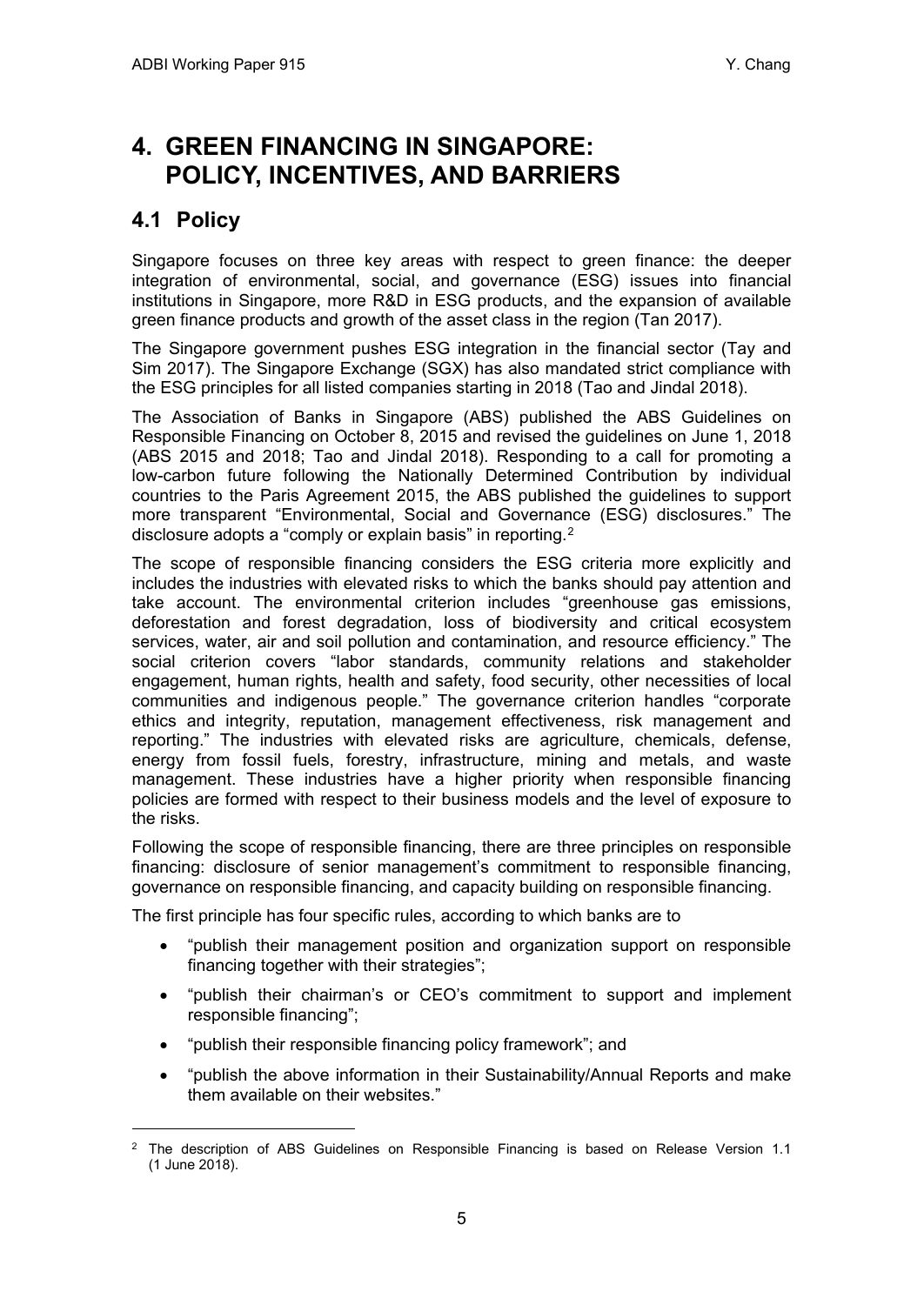The second principle of governance on responsible financing has two specific rules, according to which banks

- "are to allocate resources with clear roles and responsibilities to support the implementation of responsible financing"; and
- "must ensure governance and internal controls that support responsible financing are implemented by either 'having a separate set of responsible financing policies and procedures' or 'embedding responsible financing practices into their existing policies and procedures.'"

The third principle of capacity building on responsible financing has two specific rules:

- "banks are to raise staff awareness and build management capacity on responsible financing by training staff and inculcating an 'ESG" mind set'";
- "the ABS will work with the relevant stakeholders such as international organizations, regulatory bodies, non-governmental organization (NGOs) and civil society to conduct seminars for bank staff to strengthen the management of prevailing issues and trends related to responsible financing."

Singapore intends to share its experiences and best practices in green finance with the central banks of other countries. Eight central banks on December 12, 2017 formed a green-focused network called Central Banks and Supervisors Network for Greening the Financial System, which addresses climate change and sustainability. The eight founding members are the central banks of the PRC, the United Kingdom, France, Germany, Mexico, the Netherlands, Singapore, and Sweden. The network is a voluntary platform and forum to share views and best practices of dealing with climaterelated risks for the financial sector and to develop green finance (Central Banks and Supervisors Network for Greening the Financial System n.d.; Lim 2017).

The network neither intends to set new standards nor presents binding policy recommendations. It aims to promote "a close coordination between the various ongoing global initiatives on the issues of common interests such as the financial risks and opportunities of climate change." The network had its first meeting on January 24, 2018 in Paris. The members of the network agreed upon "a governance framework" and discussed programs on which they will work in the future, such as "experience sharing and identification of best practices on the supervisory and macrofinancial dimensions of climate-related and environmental risks as well as on options to scale up green financing." Frank Elderson, member of the Governing Board of De Nederlandsche Bank, was appointed as chair of the network, and Banque de France serves as the network secretariat (Central Banks and Supervisors Network for Greening the Financial System 2018).

When Singapore hosted the G20 Green Finance Conference on November 15, 2017, the government identified Singapore's role in deepening regional green finance. Upon recognizing that "the journey towards mainstreaming of sustainability practices will not be an easy one," it found that "good sustainability practices are good for business" and saw "the increasing growth momentum in global green finance." The government identified "the scope for Singapore's financial sector to play a useful role in catalyzing sustainable and green finance in the region." The government declared, "we pushed for the adoption of industry best practices," and announced that the MAS would introduce a green bond grant scheme in March 2017 (Ministry of Finance, Singapore 2017). The details of the scheme are to be discussed in Section 4.2.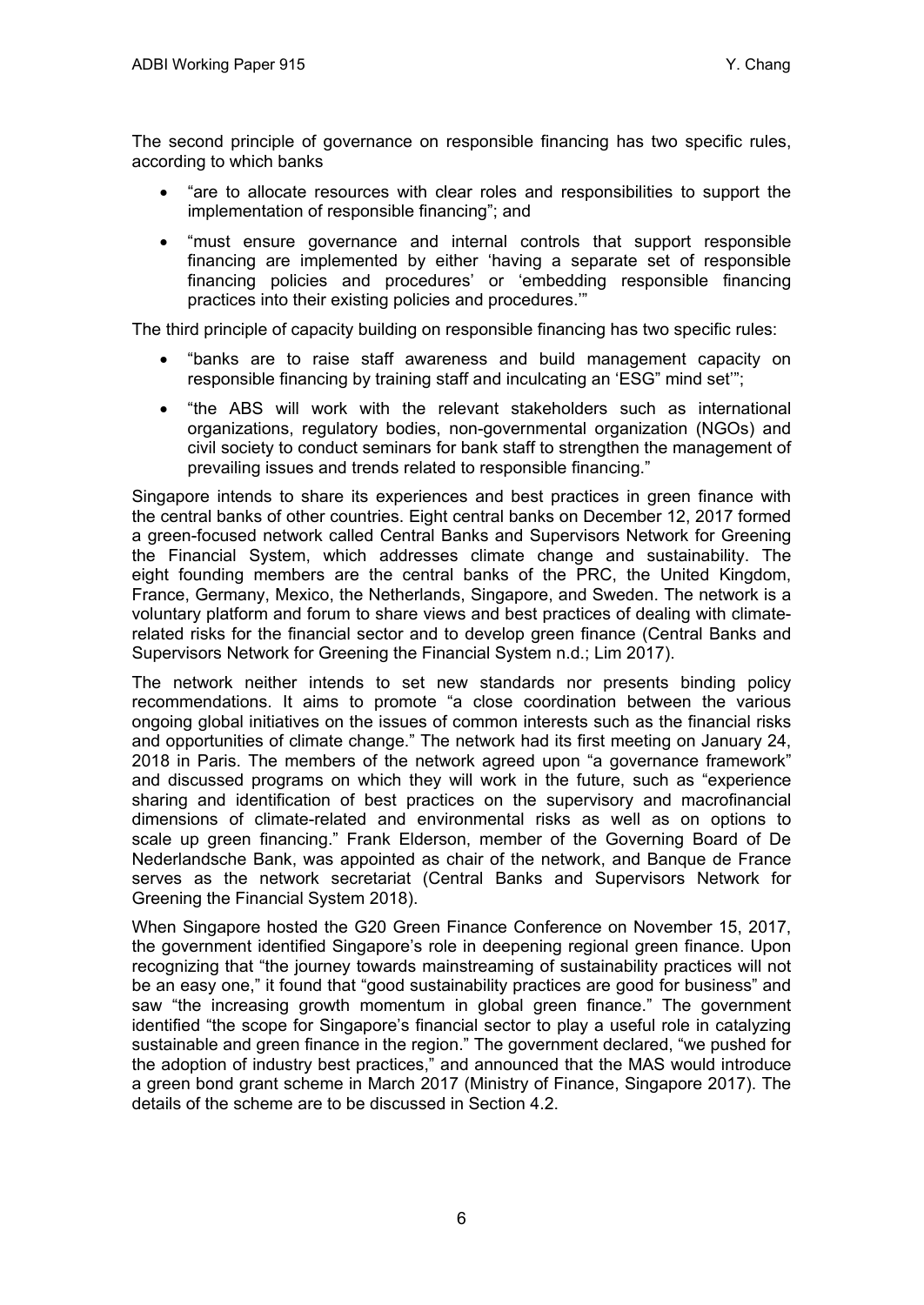#### <span id="page-10-0"></span>**4.2 Incentives**

The MAS initiated the green bond market and is now leading it (Tao and Jindal 2018). The MAS started Singapore's green bond market with the green bond grant scheme in March 2017, which resulted in a relative success; CDL, DBS Bank, and Manulife Financial issued green bonds in 2017 (Tan 2017; Tao and Jindal 2018).

The green bond grant scheme aims to assist bond issuers in relieving the cost incurred and helping them obtain an external review. To get the grant, the bonds must meet three conditions regarding qualifying issuers, eligible expenses, and qualifying criteria. The grant scheme specifies how a bond issuer can be a qualifying issuer. It states that "an issuer satisfies the Qualifying Issuer test if it is a corporate entity or financial institution issuing green bonds." The sovereign issuers are not qualified for the scheme (Ferris and Spence 2018).

The eligible expenses for the green bond grant scheme are related to appointing an external reviewer for acquiring an independent assessment of bonds. The appointment procedure is based on "internationally recognized standards, such as the International Capital Market Association's Green Bond Principles, the Climate Bond Standard by the Climate Bond Initiative or the ASEAN Green Bond Standards by the ASEAN Capital Market Forum" (Ferris and Spence 2018). The external reviewer must provide "an independent assessment of the bond's green credentials" and should consider the following conditions:

- "use of the proceeds of the bond issuance";
- "the processes to be used by the issuer to evaluate and select green projects";
- "the issuer's processes for managing and tracking the use of the bond proceeds"; and
- "the framework established by the issuer for reporting details of the projects (funded by the bond proceeds) to investors." (Ferris and Spence 2018)

The scheme states that "100% of any costs incurred by an issuer in relation to the external reviewer's provision of an independent assessment will be reimbursable, subject to a cap of S\$100,000." To assess whether bond issuers are the qualifying issuers with the eligible expenses is the necessary procedure to confirm if the bonds are green in nature evaluated by internationally recognized principles. The scheme allows first-time or repeated issuers to apply for the scheme, and the same issuer can apply for the scheme multiple times given that "each application relates to a different green bond issuance" (Ferris and Spence 2018).

Apart from the qualifying issuers and the eligible expenses, there are a few more critical criteria for being a qualified issuer. They include the following conditions:

- "the bonds must be issued in Singapore and listed on the SGX but the issuer itself needs not to be a Singapore company";
- "the principal amount of the issue must be at least S\$200 million or the equivalent in any other currency";
- "the tenor of the bonds must be at least three years and, with limited exceptions, the bonds must be non-redeemable during such three-year period";
- "the bonds must be a qualifying debt security under Singapore's Income Tax (Qualifying Debt Securities) Regulations (ITR)";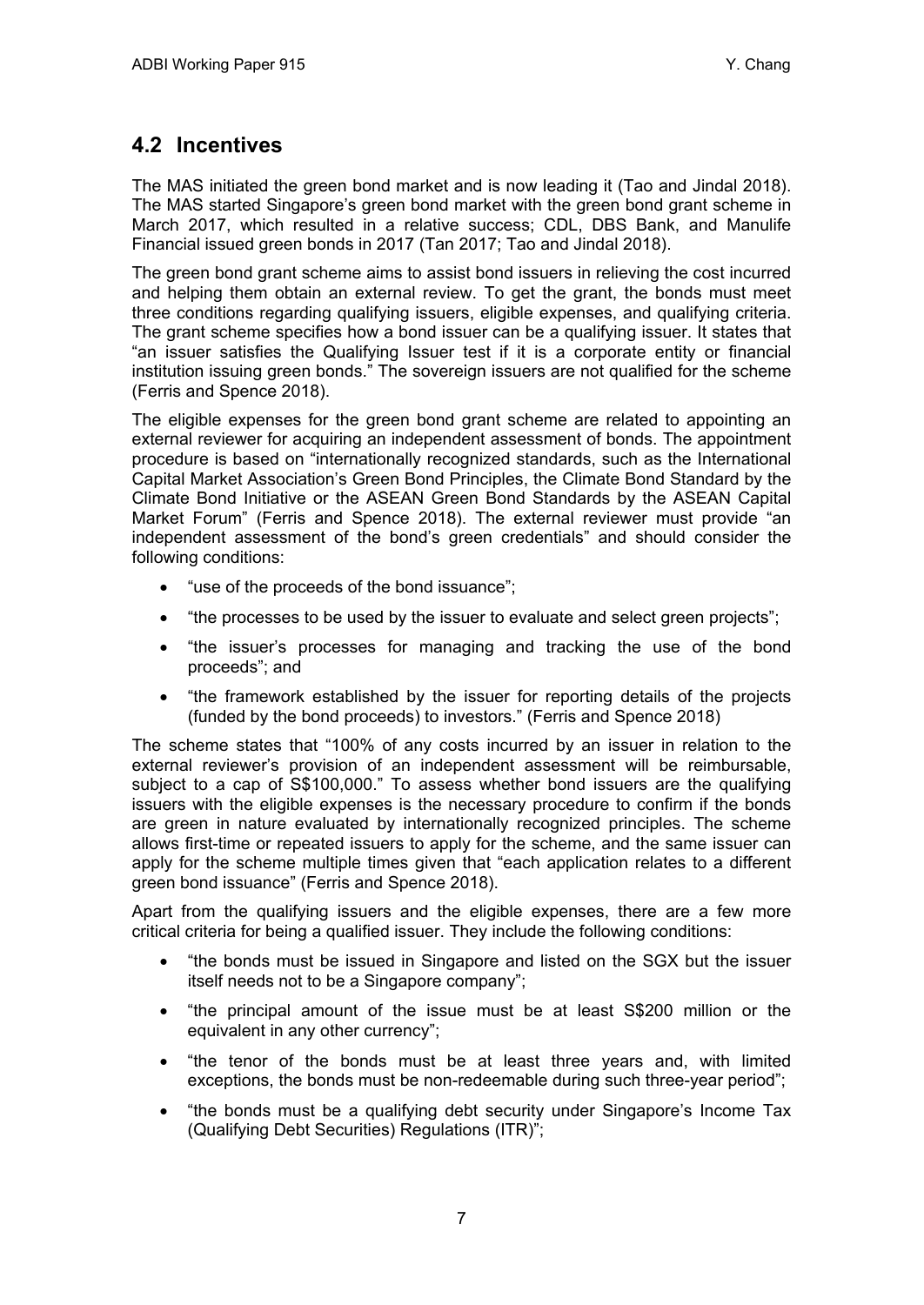- "the lead manager must be a Financial Sector Incentive (FSI) company in Singapore";
- "more than half of the gross revenue earned for work undertaken in arranging the issuance of the bonds, must be attributable to a FSI"; and
- "an independent external review or rating, based on internationally recognized green bond standards, must be performed." (Ferris and Spence 2018)

The time of applying for the scheme is after the bonds have been issued. But those bond issuers who intend to apply for the scheme must be aware that the above criteria must be met to apply for the grant, and hence seeking external advice is encouraged at the pre-issuance stage. For ensuring the eligibility of the bond for the scheme, a lead manager who must be an FSI company in Singapore has to be appointed by the issuer to exercise "due diligence on the proposed bond issue." With the external advisers, the lead manager has to submit an application form to the MAS within three months of the issue date of the bonds. The scheme began on June 1, 2017 and runs until May 31, 2020 (Ferris and Spence 2018). It is a bit early to evaluate the effectiveness of the green bond grant scheme, and how well it works remains to be seen.

#### <span id="page-11-0"></span>**4.3 Barriers**

Green finance in Singapore is at an early stage, and there are still critical challenges. Small and medium-sized enterprises do not have access to the process of issuing green bonds, as they are small and not capable of taking on such projects that can be financed by green bonds. As seen above, MAS, ABS, and SGX have led the green financing movement in Singapore (Tao and Jindal 2018). There is a still a long way to go for Singapore to become a hub for green financing. Lack of awareness may be one reason, but more critically the main barrier is the difficulty in converting awareness into action (Tao and Jindal 2018). Relating to the lack of awareness, Singapore does not have large potential for renewable energy that can be financed by green bonds. In other words, the domestic market for green bonds is small in Singapore. The key to making Singapore a hub for green financing is to embrace sustainability proactively in the financing sector.

Apart from the low level of awareness and inactiveness, transparency and reporting are the main risks in the green bond market. The ASEAN Green Bond Standards comprise qualifying standards, which have been recognized by Singapore (Tan 2017).

As a way of overcoming such barriers identified above, Tay and Sim (2017) suggested how to jump-start (or initiate the next step of) green financing in Singapore: establishing clarity for what constitutes "green," releasing more information on bond issuers' ESG performance, enhancing the transparency of the quality of projects or financial instruments for green investments, and creating demand for green investments by establishing "green pockets." They suggest four steps for green finance: urge the government to set direction, build and share knowledge and capacity, jump-start green finance markets and investment, and define the value of green.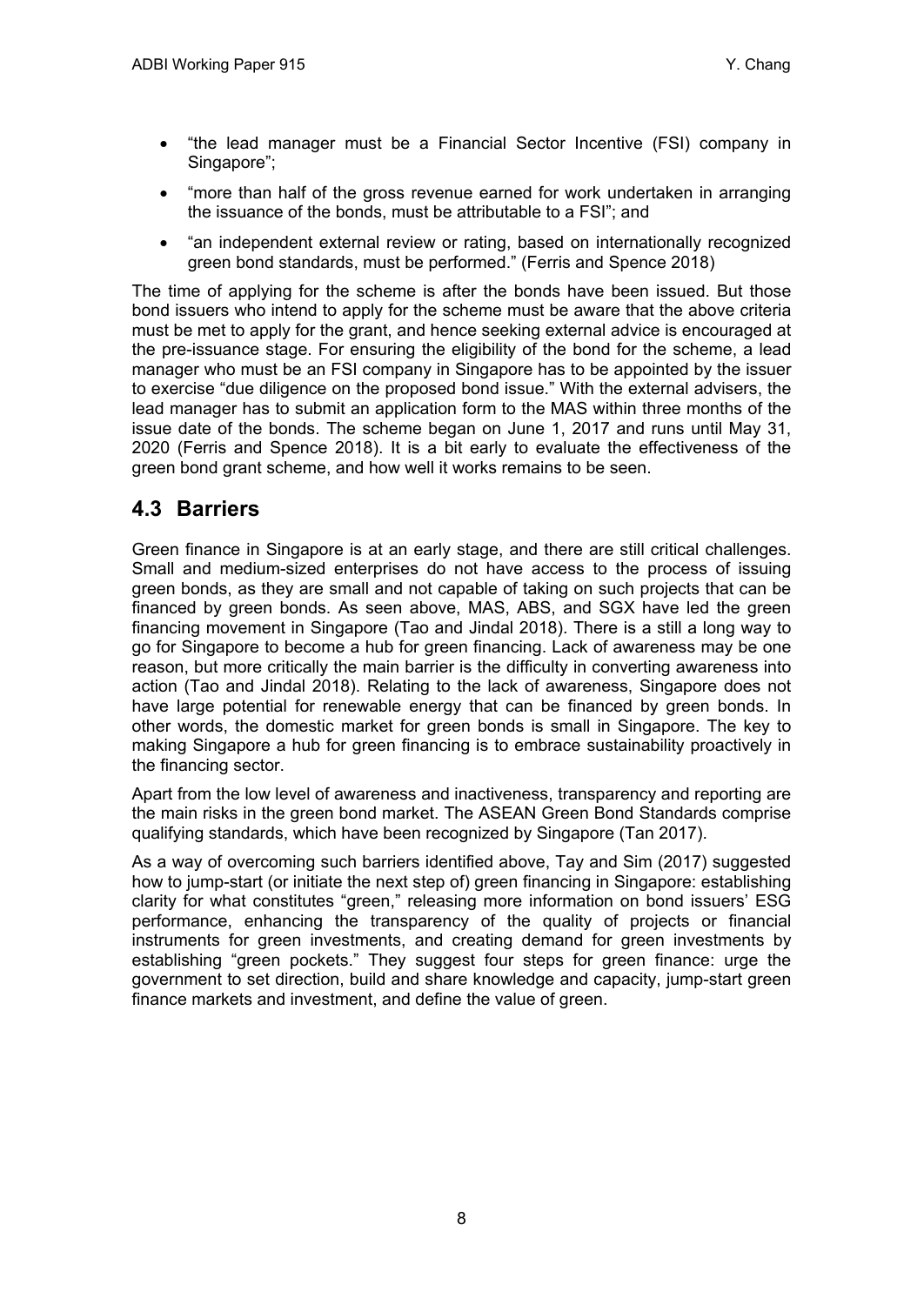## <span id="page-12-0"></span>**5. FINANCING FLOWS AND DIFFUSION OF RENEWABLE ENERGY**

Proceeds from green bonds are managed and allocated to finance more climateresilient infrastructure projects, which could in turn promote development of renewable energy. As noted earlier, two green bonds have been issued in Singapore. The first was issued by CDL in April 2017, and the second was issued by DBS in June 2017. The CDL green bonds seem not to help, but the DBS green bonds are expected to help the diffusion of renewable energy.

### <span id="page-12-1"></span>**5.1 CDL Green Bond[3](#page-12-2)**

The green bonds issued by CDL aim to improve the efficiency of an existing office building (Republic Plaza) through retrofitting toilets and chiller plants, and upgrading lighting systems. The proceeds from the bonds will be channeled to refinance retrofit projects, and the proceeds from all future bonds will be invested in financing new retrofit projects. Specifically, the current proceeds will be used for "repayment of [a] S\$100 million loan extended by CDL to CDL Properties (CDLP), which financed retrofit and upgrading projects for Republic Plaza." Future proceeds will be allocated to "funding projects for new retrofits of Republic Plaza." The applied eligibility criteria are as follows:

- "expenditures related to the installation or upgrade of equipment that reduces energy consumption of Republic Plaza";
- "expenditures related to the installation or upgrade of equipment that reduces water consumption of Republic Plaza"; and
- "expenditures related to the installation or upgrade of equipment that reduces food and general waste from Republic Plaza."

CDL aims to achieve three targets that are set along with the eligibility criteria, by reducing

- "carbon intensity by 22% by 2020 and 25% by 2030 from the baseline of 2007";
- "energy intensity by 22% by 2020 and 25% by 2030 from the baseline of 2007"; and
- "water intensity by 22% by 2020 and 25% by 2030 from the baseline of 2007."

The project reduced carbon emissions intensity by 19% in 2015 from the 2007 baseline. It also reduced energy use intensity by 27% in 2015 from the 2007 baseline. In addition, it reduced water intensity by 17% in 2015 from the 2007 baseline (CDL 2017).

The selection of the current issuance is made by the following procedure. "Eligible projects below S\$1 million will be selected for refinancing through bond proceeds by the CEO and CFO. Eligible projects over S\$1 million will be selected by the Tender Committee, which is made up of the Group General Manager, CEO and CFO." The selection of future green bond issuances is to be made by the Property and Facilities Management and Sustainability departments of the CDL after the eligibility of the green bond is ascertained (CDL 2017).

<span id="page-12-2"></span><sup>&</sup>lt;sup>3</sup> The description of the CDL green bond is based on City Development Limited Green Bond: Framework Overview and Second Opinion by Sustainalytics, published on April 5, 2017.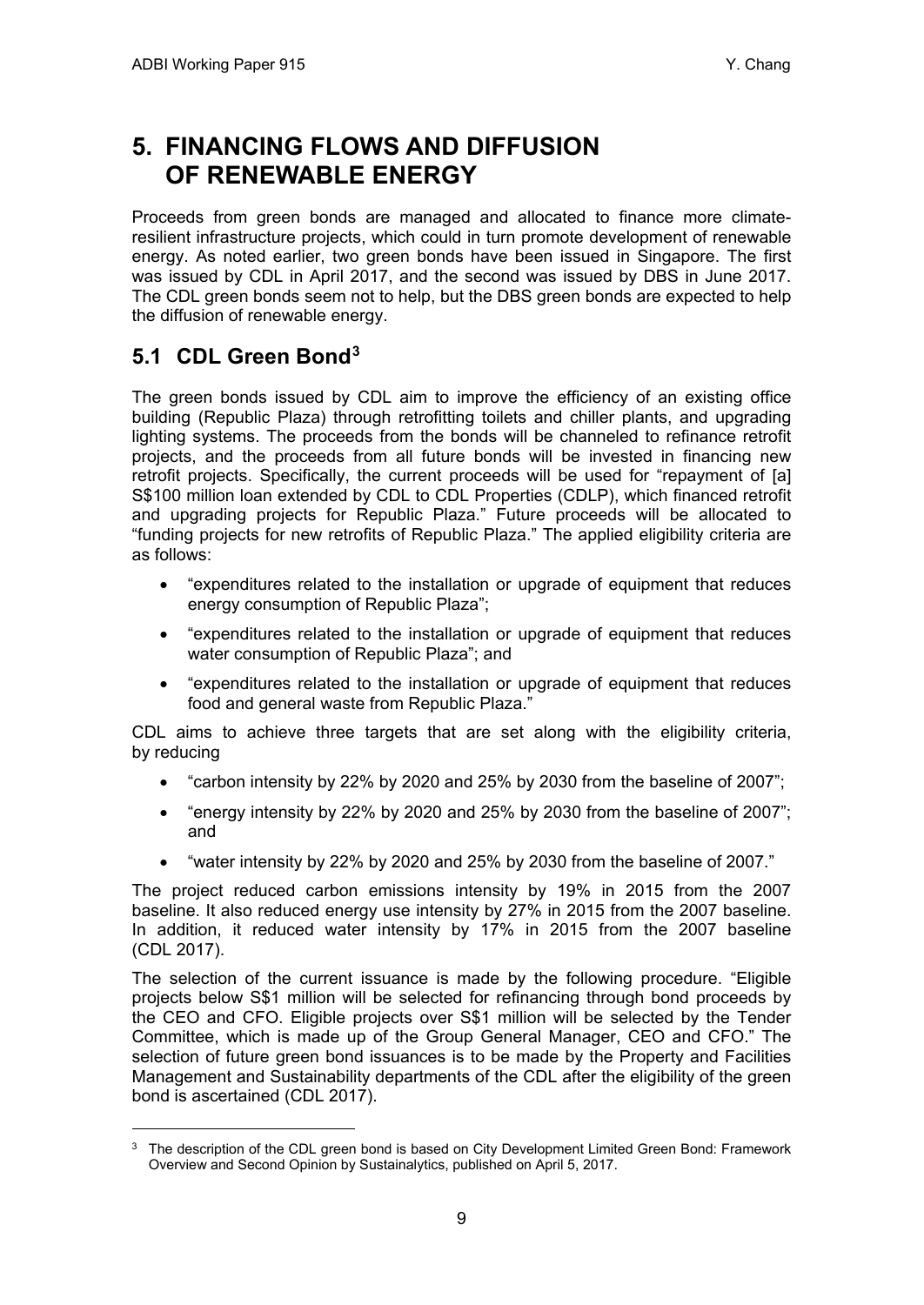Proceeds from the current issuance are to be managed by CDLP, a CDL subsidiary. The proceeds are allocated to pay back a S\$100 million loan from CDL that are used to finance retrofit projects of Republic Plaza. Proceeds from future issuances are |to be managed by CDL, and the proceeds are to be used to finance eligible projects (CDL 2017).

As the evaluation of interim performance shows, the CDL green bond has had an important role in shaping CDL's sustainability strategy in terms of carbon emissions and energy and water management. It also helped Republic Plaza get Green Mark Platinum certification from the Building and Construction Authority of Singapore. Apart from this, it also has emphasized the importance of "green real estate"; this has helped Singapore with its effort to mitigate climate change and place importance on water management for Singapore, which is one of the "highest water stress" countries in the world (CDL 2017).

A verification report based on pre-issuance requirements of the Climate Bond Standard concluded that all criteria are conforming to the standard (KPMG 2017). As shown in the above evaluations of the CDL green bond, however, little attention has been paid to the diffusion of renewable energy. Rather, the bond is more likely designed and directed to improve the level of efficiency in energy and water use through retrofitting and upgrading. It well serves the meeting of sustainability criteria but has little impact on the development and diffusion of renewable energy.

### <span id="page-13-0"></span>**5.2 DBS Green Bond[4](#page-13-1)**

The DBS has issued green bonds of \$500 million. The net proceeds have been allocated toward financing green assets, including DBS's Marina Bay Financial Centre Tower 3). The project has acquired a certified Green Mark Platinum rating given by the Building and Construction Authority of Singapore. The proceeds are allocated to finance green buildings, sustainable transportation, renewable energy, energy efficiency, waste management, and climate change adaptation. The estimated energy savings in 2017 were 11,423 MWh based on gross floor area of 151,777 m2. The amount of CO2 abated was 4,848 tons (DBS 2018).

The DBS green bond (DBS 2017) has six eligibility criteria: green building, sustainable transportation, renewable energy, energy efficiency, waste management, and climate change adaptation.

For being eligible as a green building, the "purchase, construction or renovation of commercial and residential buildings" needs to meet recognized standards (DBS 2017).

Eligibility for sustainable transportation involve three criteria: public transportation; clean, private, light-duty vehicles; and clean, private, electric, or hybrid heavy-goods vehicles. The public transportation criteria comprise "operation of low-emissions mass transportation, production of public transport vehicles and development of infrastructure for mass transportation." The clean, private, light-duty vehicles criteria include "production and distribution of clean or environmentally friendly vehicles, and purchase of clean vehicles by consumers." The clean, private, electric, or hybrid heavy-goods vehicles criteria cover "production of clean or environmentally-friendly vehicles, and purchase of clean vehicles by consumers" (DBS 2017).

<span id="page-13-1"></span> <sup>4</sup> The description of the DBS green bond is based on Green Bond Framework, published by DBS Sustainability Council (n.d.) and DBS Green Bond Framework: Framework Overview and Second Opinion, published by Sustainalytics on July 23, 2017.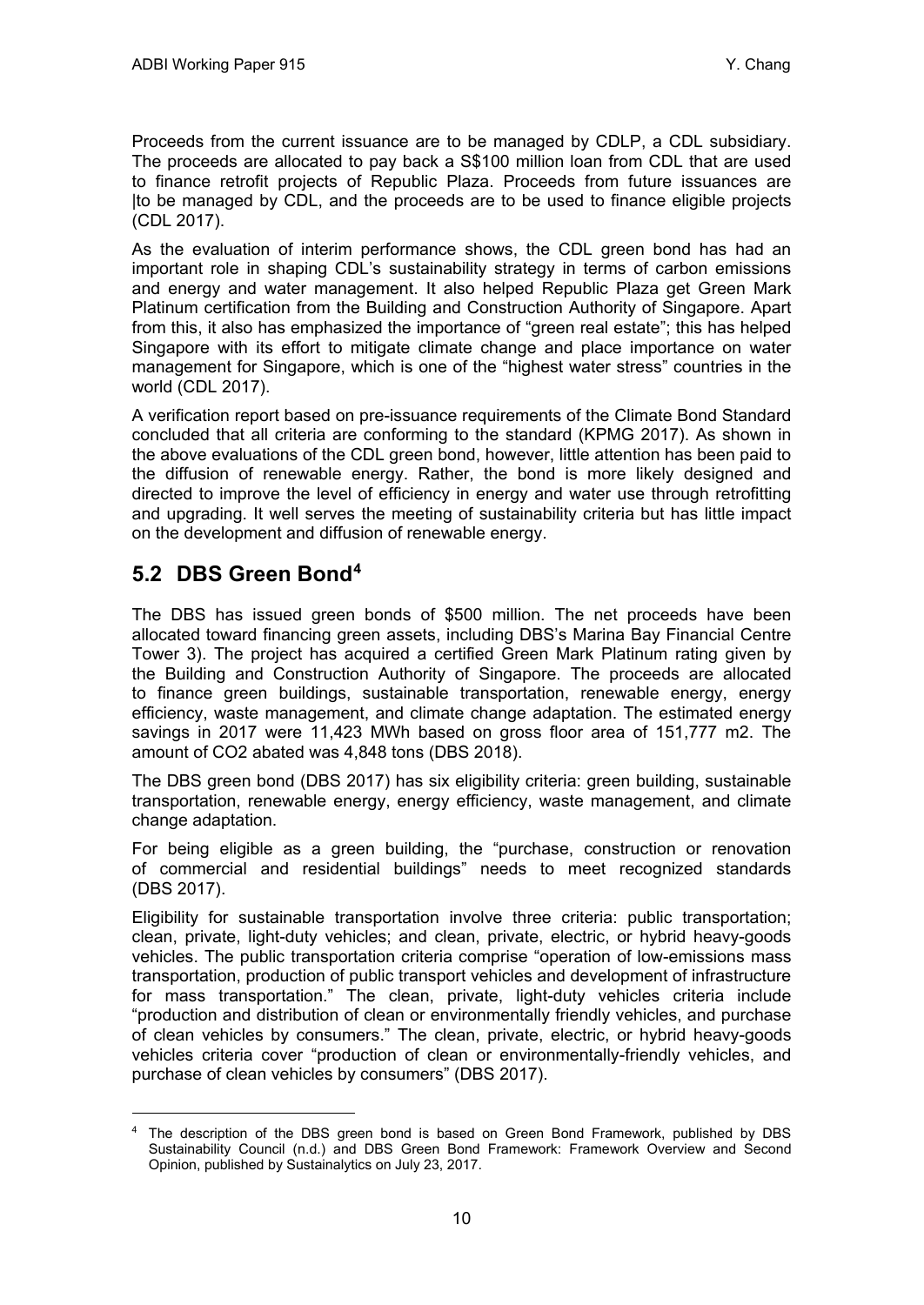The renewable energy criteria comprise five conditions:

- "construction and operation of wind and solar infrastructure";
- "production of components destined for wind and solar projects";
- "purchase of wind and solar energy production by consumers";
- "construction and operation of run-of-river hydro projects" whose generation capacity is lower than 25 MW; and
- "construction, production, operation and consumer purchase of other generally accepted sources of renewable energy recognized by the International Renewable Energy Agency (IRENA)." (DBS 2017)

The rest of the criteria are energy efficiency, waste management, and climate change adaptation. The energy efficiency criteria comprise two conditions: "development and production of products or technologies that reduce industrial energy consumption, such as improved chillers, improved lighting technology and enhanced battery capacity"; and "purchase and installation of such products or technologies by consumers." The waste management criteria have two conditions: "construction, operation or upgrade of recycling infrastructure, including waste minimization, filtering, management, recycling and reuse"; and "construction, operation or upgrade of wasteto-energy power plants that use environmentally-friendly technologies, such as methane capturing." The climate change adaptation criteria have two conditions as well: "development, production and purchase/installation of products or technologies that enable adaptation to climate change, including information support system, such as climate observation and early warning system"; and "construction, investment or operation of adaptation related-projects that contribute to a reduction in vulnerability to climate change" (DBS 2017).

Apart from these stated criteria, proceeds can be used within DBS's own operations that could bring a "positive environmental impact." The eligible operations are "installation of solar panels or other renewable energy equipment" for the renewable energy criteria, "purchase and installation of products or technologies that reduce energy consumption, such as improved lighting technology and enhance battery capacity" for the energy efficiency criteria, and "purchase and installation of recycling infrastructure, including waste minimization, filtering, management, recycling and reuse" for the waste management criteria (DBS 2017).

The DBS green bond has environmental sustainability objectives, namely responsive banking, responsible corporate citizenship, creating social impact, and employer of choice. For these objectives, it has chosen four out of 17 sustainable development goals (SDGs). They are SDG 7 (Affordable and Clean Energy), SDG 8 (Decent Work and Economic Growth), SDG 12 (Responsible Consumption and Production), and SDG 13 (Climate Action). DBS uses a two-step approach to project evaluation and selection. The first step is that "relative business units are responsible for the screening and selection of assets or projects." The second step is that "the DBS Sustainability Council is responsible for the review and approval of the assets or projects proposed." The proceeds are managed according to the related and relevant criteria and the selection process mentioned above (DBS 2017).

For reporting impact, the DBS green bond employs the impact metrics for eligibility criteria shown in Table 3.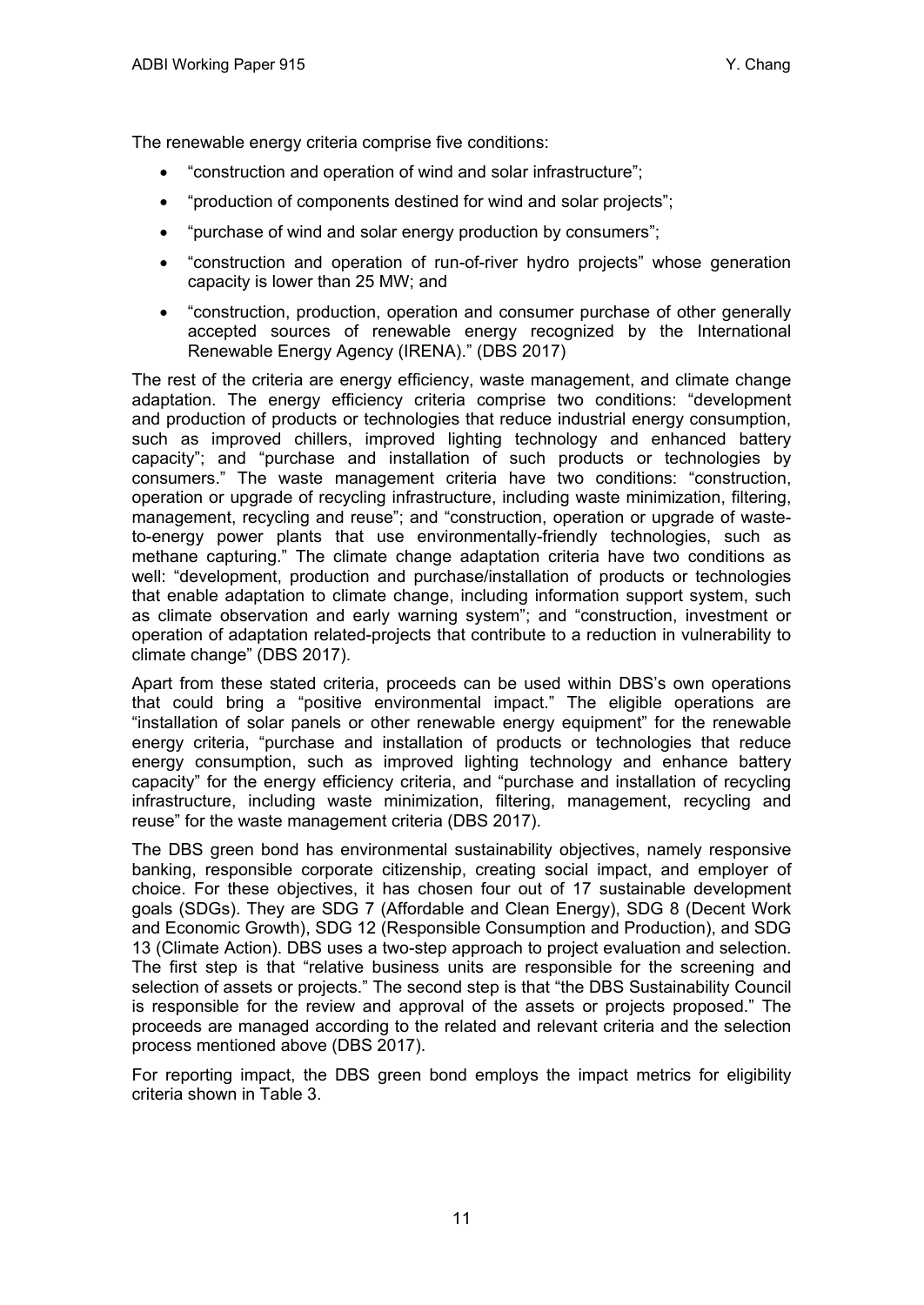| <b>Eligibility Criteria</b>  | <b>Suggested Impact Metric</b>                                                                                                                  |
|------------------------------|-------------------------------------------------------------------------------------------------------------------------------------------------|
| Renewable Energy             | kWh of power generation from renewable energy<br>Tons of carbon dioxide (CO <sub>2</sub> ) equivalent avoided                                   |
| <b>Energy Efficiency</b>     | Energy saved per year (kWh/year)<br>Percentage energy efficiency achieved                                                                       |
| <b>Certified Real Estate</b> | Energy consumption reduced per square foot<br>List of all eligible buildings that received third-party-verified green<br>building certification |
| <b>Public Transport</b>      | Greenhouse gas (GHG) emissions savings/tons of $CO2$ equivalent<br>avoided                                                                      |

|  |  | Table 3: Eligibility and Suggested Impact Metric |  |
|--|--|--------------------------------------------------|--|
|--|--|--------------------------------------------------|--|

Source: DBS (n.d.).

An Independent Limited Assurance Report by Ernst & Young (2017) concluded that "the proposed use of proceeds, policies and procedures for project evaluation and selection, policies and procedures for management of proceeds, and policies and procedures for reporting on use of proceeds and project performance" is well conformed "in all material respects."

The DBS green bond states clearly how proceeds are used to finance projects of developing renewable energy, especially solar infrastructure. The suggested metrics for the renewable energy criteria will promote the development of solar energy, the most promising type of renewable energy that Singapore can develop. Considering the favorable possibility of developing and utilizing solar energy in Singapore, the DBS green bond is expected to increase the development of renewable energy.

## <span id="page-15-0"></span>**6. CONCLUSIONS AND POLICY RECOMMENDATIONS**

Green finance has gained strong momentum in the world. Luxembourg established an exchange for green bonds in 2017. France became the first country to issue a sovereign green bond. The PRC has adopted green finance as an engine of growth in its economic growth plans. Japan is moving toward green finance and investment. The International Capital Market Association published Green Bond Principles, voluntary guidelines for issuing green bonds.

As an established financial hub in Asia, Singapore sets "making the city state a hub for green financing in Asia" as its goal, along with its sustainable development path. The MAS implemented a green bond grant scheme, and the ABS published Guidelines on Responsible Financing for spearheading green financing in Singapore. The guidelines require companies to strictly comply with ESG disclosures when they finance. The guidelines provide the principles of financing for issuing green bonds. The MAS's green bond grant scheme is geared to relieve potential bond issuers from the financial burden of issuing green bonds so that the scheme promotes more eligible entities to participate in green finance.

Two private companies in Singapore—CDL, a real estate development company, and DBS, a commercial bank—in 2017 issued Singapore's first and second green bonds. The target areas of the CDL green bond are to improve efficiency of using energy and water and to lower carbon intensity for a commercial building through retrofitting and upgrading. The proceeds from the first issuance of the CDL green bond show that its goals have been achieved. The target areas of the DBS green bond are to use more renewable energy, to improve energy efficiency, to get a certified green building mark,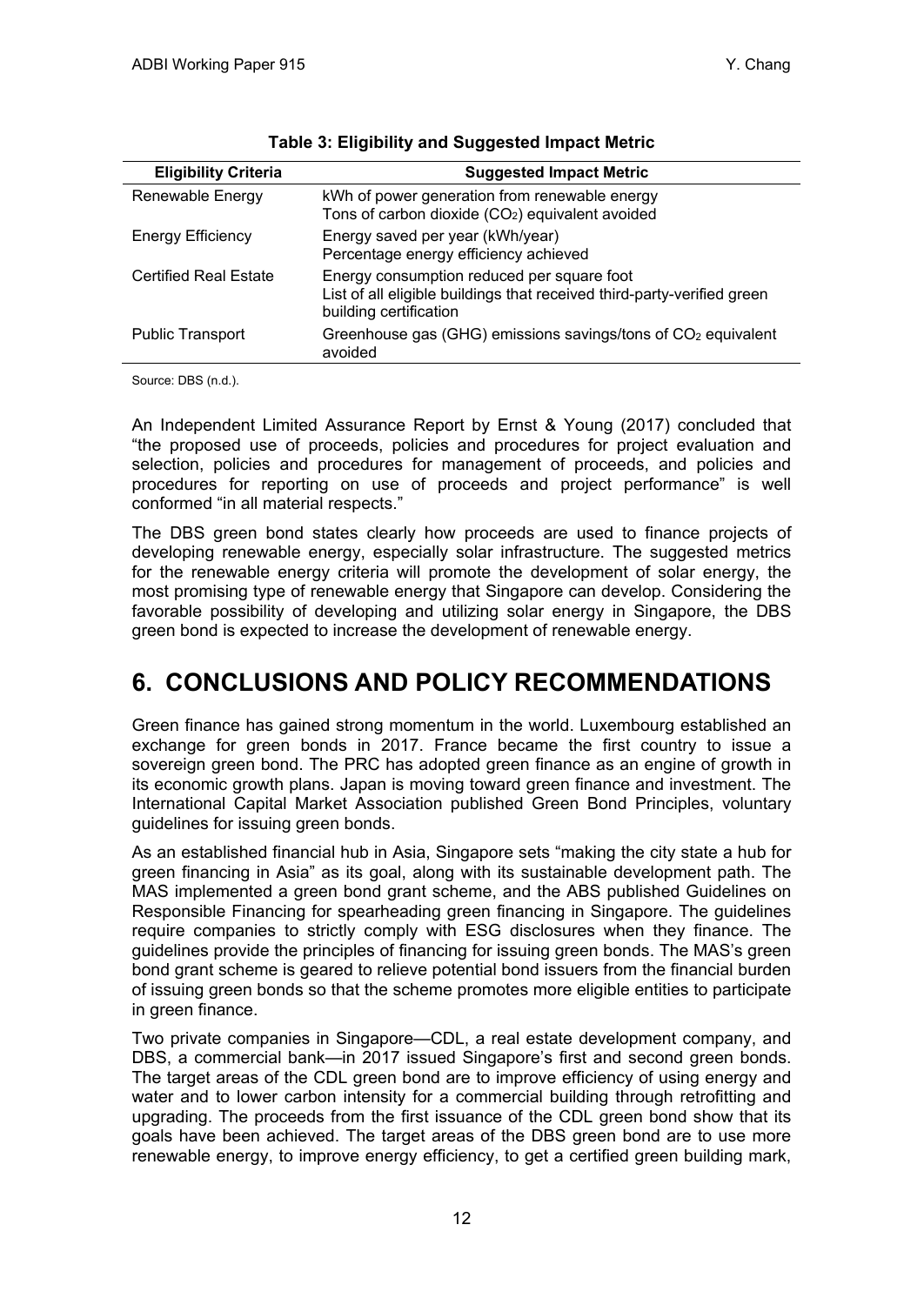and to decrease carbon intensity. The proceeds from the DBS green bond show that it has achieved its goals, verified by  $CO<sub>2</sub>$  reductions and improved energy efficiency.

The two green bonds issued by private companies could lead to the expectation that green bonds will work successfully in the Singapore context. However, Singapore has a long way to go before it becomes a hub for green financing in Asia. It lacks a green finance market and proper rubrics for environmentally friendly investment and suffers from public perceptions of "green washing." Following the evaluation of the current status of green finance in Singapore, a few suggested steps that could lead to full-blown green financing in Singapore are the government's more proactive initiation, setting a clear vision about green finance, creation of a green finance market, bringing positive interaction between standards and innovation, and linking the global market to regional markets (Singapore Institute of International Affairs 2017). From the evaluation of green finance in Singapore and a few suggestions, this study has presented the following policy recommendations: Singapore needs to clearly define "green"; it should release more information on bond issuers' ESG performance to enhance the transparency of project quality and financial instruments of green investments; and it needs to create the demand for green investments.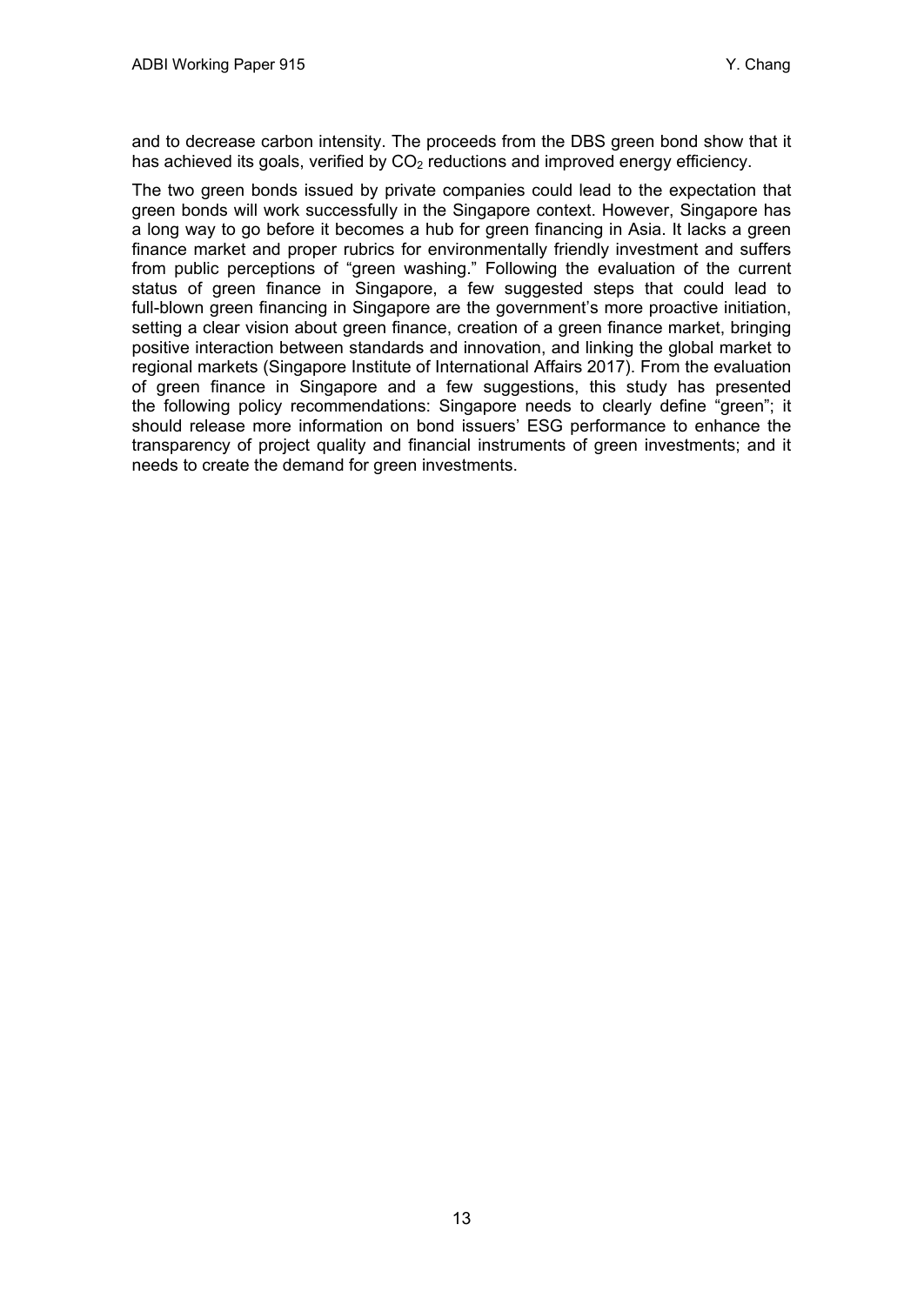### <span id="page-17-0"></span>**REFERENCES**

- Association of Banks in Singapore. 2015. *ABS Guidelines on Responsible Financing, Version 1.0.*
	- ———. 2018. *ABS Guidelines on Responsible Financing, Version 1.1.*
- BNP Paribas. 2016. "Green Bonds Claim Their Place on Markets." *CSR*, BNP Paribas Singapore, December 15, 2016.
- ———. 2018. "Global Investment Manager BNP Paribas Asset Management Becomes a Climate Bond Partner." Media Release, BNP Paribas Asset Management.

British Petroleum (BP). 2018. *BP Statistical Review of World Energy, June 2018.*

- Central Banks and Supervisors Network for Greening the Financial System. 2018. "First Meeting of the Central Banks and Supervisors Network for Greening the Financial System (NGFS) on January 24th in Paris." *Press Release.*
- ———. (n.d.). "Questions and Answers."
- ———. (n.d.). "Members."
- City Development Limited (CDL). 2017. *City Developments Limited Green Bond*: *Framework Overview and Second Opinion by Sustainalytics.*
- Climate Bond Initiatives (CBI). 2018. "France" *Country Briefing April 2018*.
- Development Bank of Singapore (DBS). 2017. *DBS Green Bond Framework*: *Framework Overview and Second Opinion by Sustainalytics.*
- ———. 2018. *DBS Green Bond Report June 2018.*
- ———. (n.d.). *Green Bond Framework.*
- Energy Market Authority (EMA). 2017. 2017 *Singapore Energy Statistics.*
- Ernst & Young, LLP. 2017. *Independent Limited Assurance Report to the Directors and Management of DBS Group Holdings Ltd*, July 17, 2017.
- Ferris, Andy and Ryan Spence. 2018. "MAS Green Bond Grant Scheme*," Debt Capital Markets*—*Global Insight 2018.*
- International Capital Market Association (ICMA). 2018. *Green Bond Principles*: *Voluntary Process Guidelines for Issuing Green Bonds.*
- KPMG. 2017. *Verification Report*, *CDL Properties Limited April 2017.*
- Lim, Kenneth. 2017. "MAS, 7 Other Central Banks form Green-Focused Network," *Business Times Singapore*, December 13, 2017.
- Low, Melissa. 2018. "2018 as Singapore's Year of Climate Action." *Policy Brief* 29 (January). Singapore: Energy Studies Institute.
- Luxembourg Green Exchange (LGX). 2018. *Luxembourg Green Exchange* (*LGX*): *The World's Leading Platform for Sustainable Finance.*
- Ministry of Finance, Singapore. 2017. "Singapore's Role in Deepening Regional Green Finance." Speech by Lawrence Wong, Minister for National Development and Second Minister for Finance, at the G20 Green Finance Conference on November 15, 2017 at Marina Mandarin Singapore.